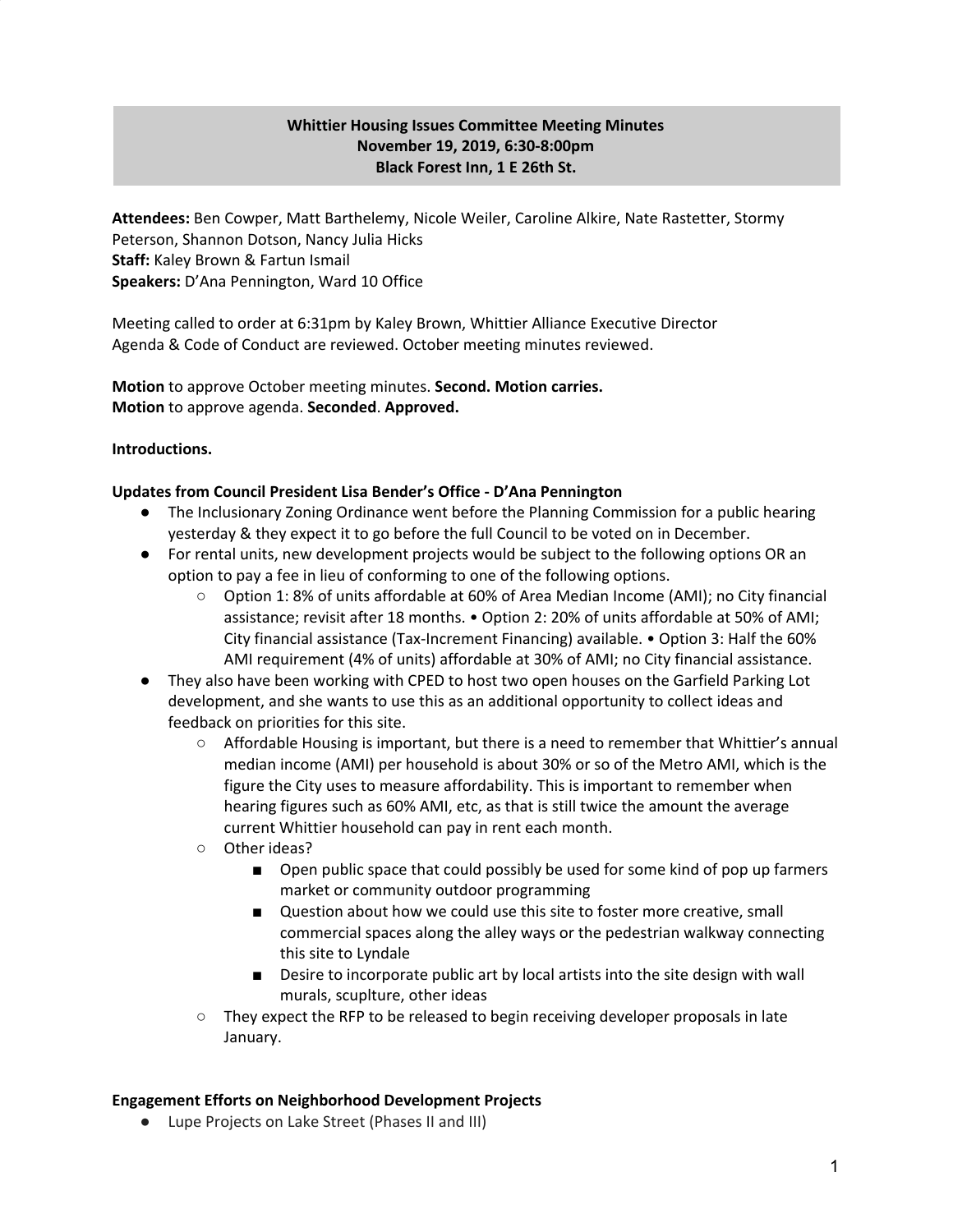- Project has been in a holding pattern to get a better idea in the coming months how the proposed Inclusionary Zoning Ordinance might impact the application they ultimately decide to submit for Phases 2 and 3.
- There is an online survey still open on our website's [development](http://www.whittieralliance.org/new-development-tracker.html) tracker page, so if folks haven't had a chance to weigh in on those projects as they were presented to this point, there is still an opportunity.
- Hornig Properties Project at 2540 Grand Ave (on hold)
	- No update
- Sabri Properties Projects at 2910 and 2940 Pillsbury Ave
	- Two separate buildings proposed near Karmel Mall to add new floors of commercial space and the other to add culturally-specific residential units. WA Staff and Ward 10 Office plan to reach out to City planner to learn more in the near term.
- City-owned Garfield Parking Lot
	- (Already discussed)
- [Development](http://www.whittieralliance.org/new-development-tracker.html) tracker page on WA website for ongoing updates

# **Neighborhood Housing/Livability Survey**

- So far we have received about 250 survey responses, so we are about a quarter of the way to our goal of 1,000 direct engagements; we will continue this process through the new year and working to find new ways to connect with people face to face. Thank you to all those who have been involved in this process so far!
	- U of M Neighborhood Revitalization student work
		- We have two student groups supporting this Committee via their semester project in the Master in Urban Planning Program; they are planning to present their project results to this committee during our December 17th meeting.
	- CURA strategy support / survey goals
		- The team at CURA is going to work with us to evaluate our strategies thus for connecting with residents through the survey and help us to fine tune our work for more efficiency and impact.
- Ways to support project in November and December
	- Remaining door-knocking, engagement ideas
		- Mint Properties apartment building door-knocking is an option & they also sent out a link to all their email-using residents in Whittier buildings (thanks, Stormy!)
		- Fair Oaks Apts Shannon has helped us reach her neighbors with flyers, and they maybe able to send out the email link to residents who do utilize that technology, as well.
		- Other ideas? We'd love to put them into action!
		- Multi-lingual / multi-cultural engagement plans
			- East African Engagement Updates Fartun Ismail
				- Has organized multiple pop-up tables at Karmel Mall to coincide with Friday Prayer and other times of the day/week that typically see a lot of foot traffic. Anyone is welcome to partner with her on future tabling opportunities.
			- Latinx Engagement Updates Dani Valero
				- Started as a temporary contractor to help us administer this survey last week; she has deep connections in Whittier, as she grew up here and went to Jefferson Elementary. She will be working on this project for the next 3 weeks.